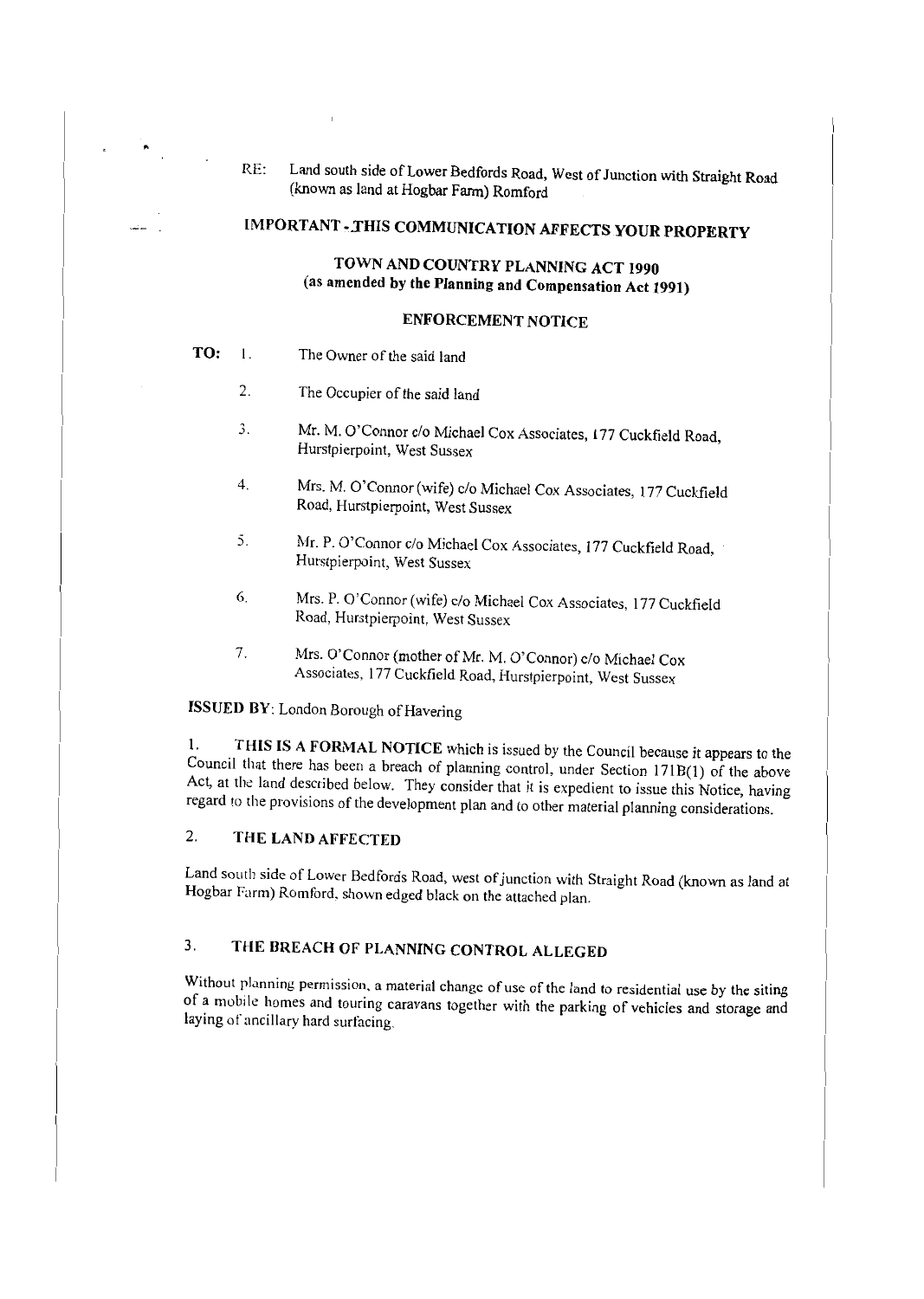#### 4. REASONS FOR ISSUING THIS NOTICE

It appears to the Council that the above breach of planning control has occurred within the last four years. The unauthorised development is not one recognised as appropriate for the Green Belt. It is, therefore, harmful to the function, character and appearance of the Green Belt. It is prominent and harmful to the visual qualities of the surrounding rural area.

## 5. \VHAT YOU ARE REQUIRED TO DO

(i) Stop using the said land for residential use

Time for compliance: One month from the effective date of this notice.

(ii) Stop using the said land for the parking of vehicles.

Time for compliance: One month from the effective date of this notice.

(iii) Stop using the said land for storage.

Time for compliance: One month from the effective date of this notice.

 $(iv)$  Remove from the land all mobile homes, caravans, vehicles, hard surfacing, equipment, machinery, goods, rubbish, apparatus and installations brought onto the land in connection with the unauthorised uses.

Time for compliance: One month from the effective date of this notice.

 $(v)$  Reinstate the land to its former rural condition by reseeding and replanting the affected area with grass.

Time for compliance: One month from the effective date of this notice.

#### 6. WHEN THIS NOTICE TAKES EFFECT

This Notice takes effect on  $j\zeta^{n}h$   $Oc$  ber  $2\circ e/$ , unless an appeal is made against it beforehand.

Dated:

Signed:

September 2

Authorised Officer

on behalf of London Borough of Havering Town Hall Main Road Romford RMI 380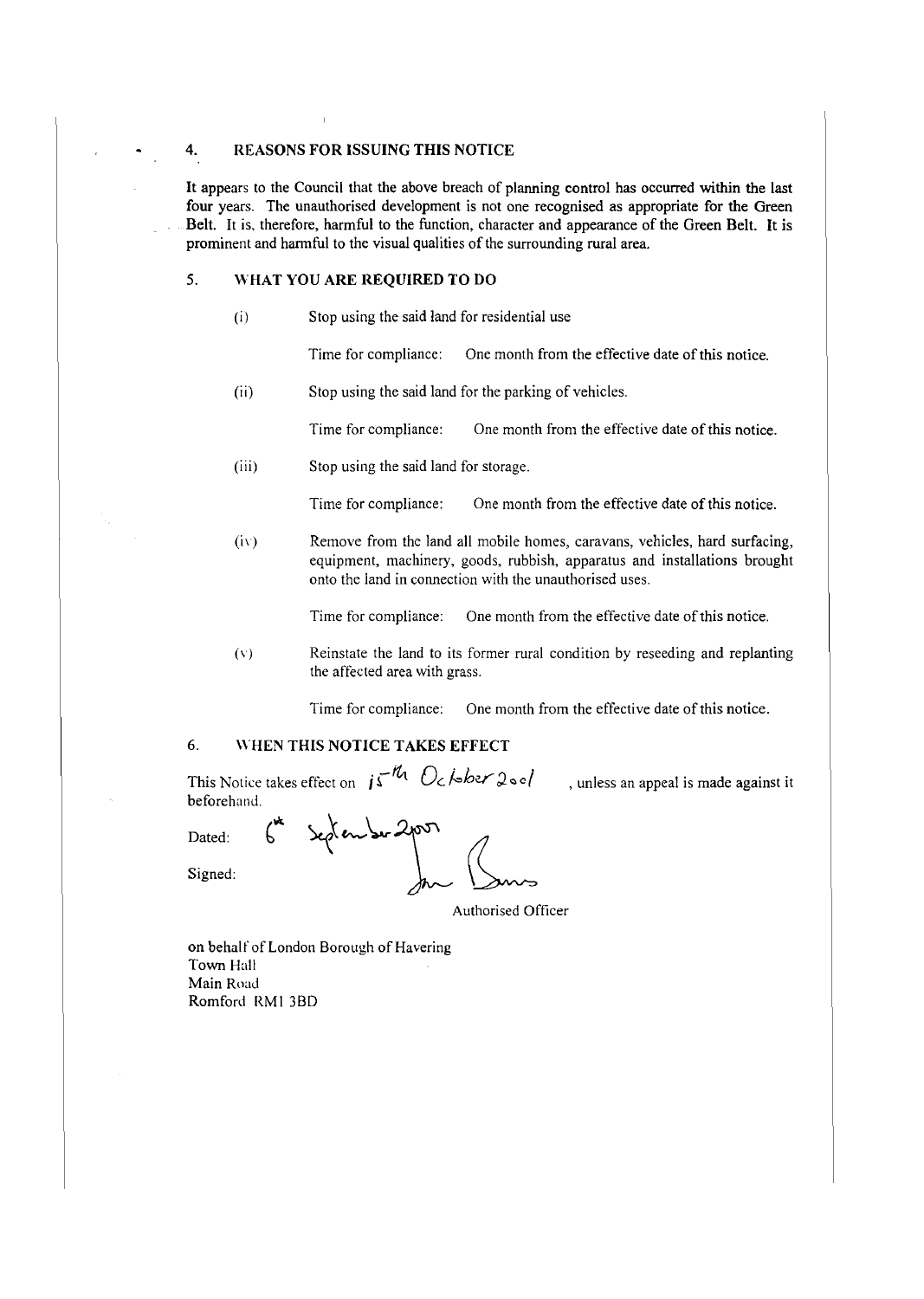### YOUR RIGHT OF APPEAL

You can appeal against this Notice, but any appeal must be received, or posted in time to be received, by the Secretary of State before  $\int \int \sqrt{4} \cdot \mathcal{O}_C/\sqrt{2}$ The enclosed booklet "Enforcement Appeals - A guide to Procedure" sets out your rights. Read if carefully. You may use the enclosed appeal forms. One is for you to send to the Secretary of State if you decide to appeal. The other is for you to keep as a duplicate for your own records. you should also send the Secretary of State the spare copy of this Enforcement Notice which is enclosed.

#### WHAT HAPPENS IF YOU DO NOT APPEAL

If you do not appeal against this Enforcement Notice, it will take effect on  $15<sup>-16</sup>$  Ocksber 200 and you must then ensure that the required steps for complying with it, for which you may be held responsible, are taken within the period(s) specified in the Notice.

## FAILURE TO COMPLY WITH AN ENFORCEMENT NOTICE WHICH HAS TAKEN EFFECT CAN RESULT IN PROSECUTION AND/OR REMEDIAL ACTION BY THE COUNCIL.

Enforcc2